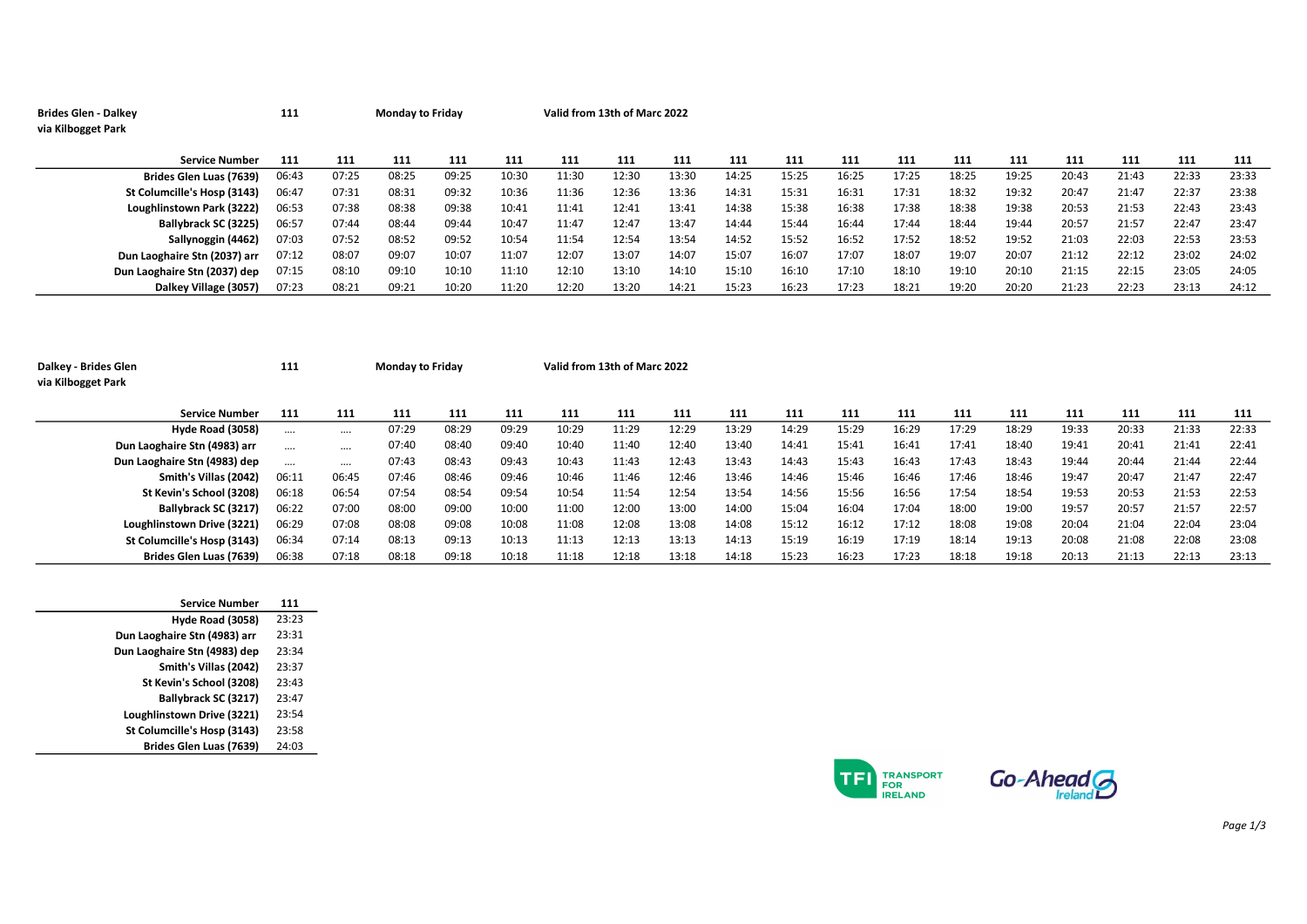| <b>Brides Glen - Dalkey</b>  | 111   |       | Saturday |       |       | Valid from 13th of Marc 2022 |       |       |       |       |       |       |       |       |       |       |       |       |
|------------------------------|-------|-------|----------|-------|-------|------------------------------|-------|-------|-------|-------|-------|-------|-------|-------|-------|-------|-------|-------|
| via Kilbogget Park           |       |       |          |       |       |                              |       |       |       |       |       |       |       |       |       |       |       |       |
|                              |       |       |          |       |       |                              |       |       |       |       |       |       |       |       |       |       |       |       |
| <b>Service Number</b>        | 111   | 111   | 111      | 111   | 111   | 111                          | 111   | 111   | 111   | 111   | 111   | 111   | 111   | 111   | 111   | 111   | 111   | 111   |
| Brides Glen Luas (7639)      | 06:43 | 07:43 | 08:43    | 09:30 | 10:30 | 11:30                        | 12:30 | 13:30 | 14:30 | 15:30 | 16:30 | 17:30 | 18:30 | 19:43 | 20:43 | 21:43 | 22:33 | 23:33 |
| St Columcille's Hosp (3143)  | 06:47 | 07:47 | 08:47    | 09:36 | 10:36 | 11:36                        | 12:36 | 13:36 | 14:36 | 15:36 | 16:36 | 17:36 | 18:36 | 19:47 | 20:47 | 21:47 | 22:37 | 23:38 |
| Loughlinstown Park (3222)    | 06:53 | 07:53 | 08:53    | 09:41 | 10:41 | 11:41                        | 12:41 | 13:41 | 14:41 | 15:41 | 16:41 | 17:41 | 18:41 | 19:53 | 20:53 | 21:53 | 22:43 | 23:43 |
| Ballybrack SC (3225)         | 06:57 | 07:57 | 08:57    | 09:47 | 10:47 | 11:47                        | 12:47 | 13:47 | 14:47 | 15:47 | 16:47 | 17:47 | 18:47 | 19:57 | 20:57 | 21:57 | 22:47 | 23:47 |
| Sallynoggin (4462)           | 07:03 | 08:03 | 09:03    | 09:54 | 10:54 | 11:54                        | 12:54 | 13:54 | 14:54 | 15:54 | 16:54 | 17:54 | 18:54 | 20:03 | 21:03 | 22:03 | 22:53 | 23:53 |
| Dun Laoghaire Stn (2037) arr | 07:12 | 08:12 | 09:12    | 10:07 | 11:07 | 12:07                        | 13:07 | 14:07 | 15:07 | 16:07 | 17:07 | 18:07 | 19:07 | 20:12 | 21:12 | 22:12 | 23:02 | 24:02 |
| Dun Laoghaire Stn (2037) dep | 07:15 | 08:15 | 09:15    | 10:10 | 11:10 | 12:10                        | 13:10 | 14:10 | 15:10 | 16:10 | 17:10 | 18:10 | 19:10 | 20:15 | 21:15 | 22:15 | 23:05 | 24:05 |
| Dalkey Village (3057)        | 07:23 | 08:23 | 09:23    | 10:20 | 11:20 | 12:20                        | 13:20 | 14:20 | 15:20 | 16:20 | 17:20 | 18:20 | 19:18 | 20:23 | 21:23 | 22:23 | 23:13 | 24:12 |

| Dalkey - Brides Glen<br>via Kilbogget Park | 111      |          | Saturday |       |       |       | Valid from 13th of Marc 2022 |       |       |       |       |       |       |       |       |       |       |       |
|--------------------------------------------|----------|----------|----------|-------|-------|-------|------------------------------|-------|-------|-------|-------|-------|-------|-------|-------|-------|-------|-------|
| <b>Service Number</b>                      | 111      | 111      | 111      | 111   | 111   | 111   | 111                          | 111   | 111   | 111   | 111   | 111   | 111   | 111   | 111   | 111   | 111   | 111   |
| Hyde Road (3058)                           |          | $\cdots$ | 07:33    | 08:33 | 09:29 | 10:29 | 11:29                        | 12:29 | 13:29 | 14:29 | 15:29 | 16:29 | 17:29 | 18:33 | 19:33 | 20:33 | 21:33 | 22:33 |
| Dun Laoghaire Stn (4983) arr               | $\cdots$ |          | 07:41    | 08:41 | 09:40 | 10:40 | 11:40                        | 12:40 | 13:40 | 14:40 | 15:40 | 16:40 | 17:40 | 18:41 | 19:41 | 20:41 | 21:41 | 22:41 |
| Dun Laoghaire Stn (4983) dep               |          | $\cdots$ | 07:44    | 08:44 | 09:43 | 10:43 | 11:43                        | 12:43 | 13:43 | 14:43 | 15:43 | 16:43 | 17:43 | 18:43 | 19:44 | 20:44 | 21:44 | 22:44 |
| Smith's Villas (2042)                      | 06:11    | 07:11    | 07:47    | 08:47 | 09:46 | 10:46 | 11:46                        | 12:46 | 13:46 | 14:46 | 15:46 | 16:46 | 17:46 | 18:46 | 19:47 | 20:47 | 21:47 | 22:47 |
| St Kevin's School (3208)                   | 06:18    | 07:18    | 07:53    | 08:53 | 09:54 | 10:54 | 11:54                        | 12:54 | 13:54 | 14:54 | 15:54 | 16:54 | 17:54 | 18:54 | 19:53 | 20:53 | 21:53 | 22:53 |
| Ballybrack SC (3217)                       | 06:22    | 07:22    | 07:57    | 08:57 | 10:00 | 11:00 | 12:00                        | 13:00 | 14:00 | 15:00 | 16:00 | 17:00 | 18:00 | 19:00 | 19:57 | 20:57 | 21:57 | 22:57 |
| Loughlinstown Drive (3221)                 | 06:29    | 07:29    | 08:04    | 09:04 | 10:08 | 11:08 | 12:08                        | 13:08 | 14:08 | 15:08 | 16:08 | 17:08 | 18:08 | 19:08 | 20:04 | 21:04 | 22:04 | 23:04 |
| St Columcille's Hosp (3143)                | 06:34    | 07:34    | 08:08    | 09:08 | 10:13 | 11:13 | 12:13                        | 13:13 | 14:13 | 15:13 | 16:13 | 17:13 | 18:13 | 19:14 | 20:08 | 21:08 | 22:08 | 23:08 |
| Brides Glen Luas (7639)                    | 06:38    | 07:38    | 08:13    | 09:13 | 10:18 | 11:18 | 12:18                        | 13:18 | 14:18 | 15:18 | 16:18 | 17:18 | 18:18 | 19:18 | 20:13 | 21:13 | 22:13 | 23:13 |

| <b>Service Number</b>        | 111   |
|------------------------------|-------|
| Hyde Road (3058)             | 23:23 |
| Dun Laoghaire Stn (4983) arr | 23:31 |
| Dun Laoghaire Stn (4983) dep | 23:34 |
| Smith's Villas (2042)        | 23:37 |
| St Kevin's School (3208)     | 23:43 |
| Ballybrack SC (3217)         | 23:47 |
| Loughlinstown Drive (3221)   | 23:54 |
| St Columcille's Hosp (3143)  | 23:58 |
| Brides Glen Luas (7639)      | 24:03 |